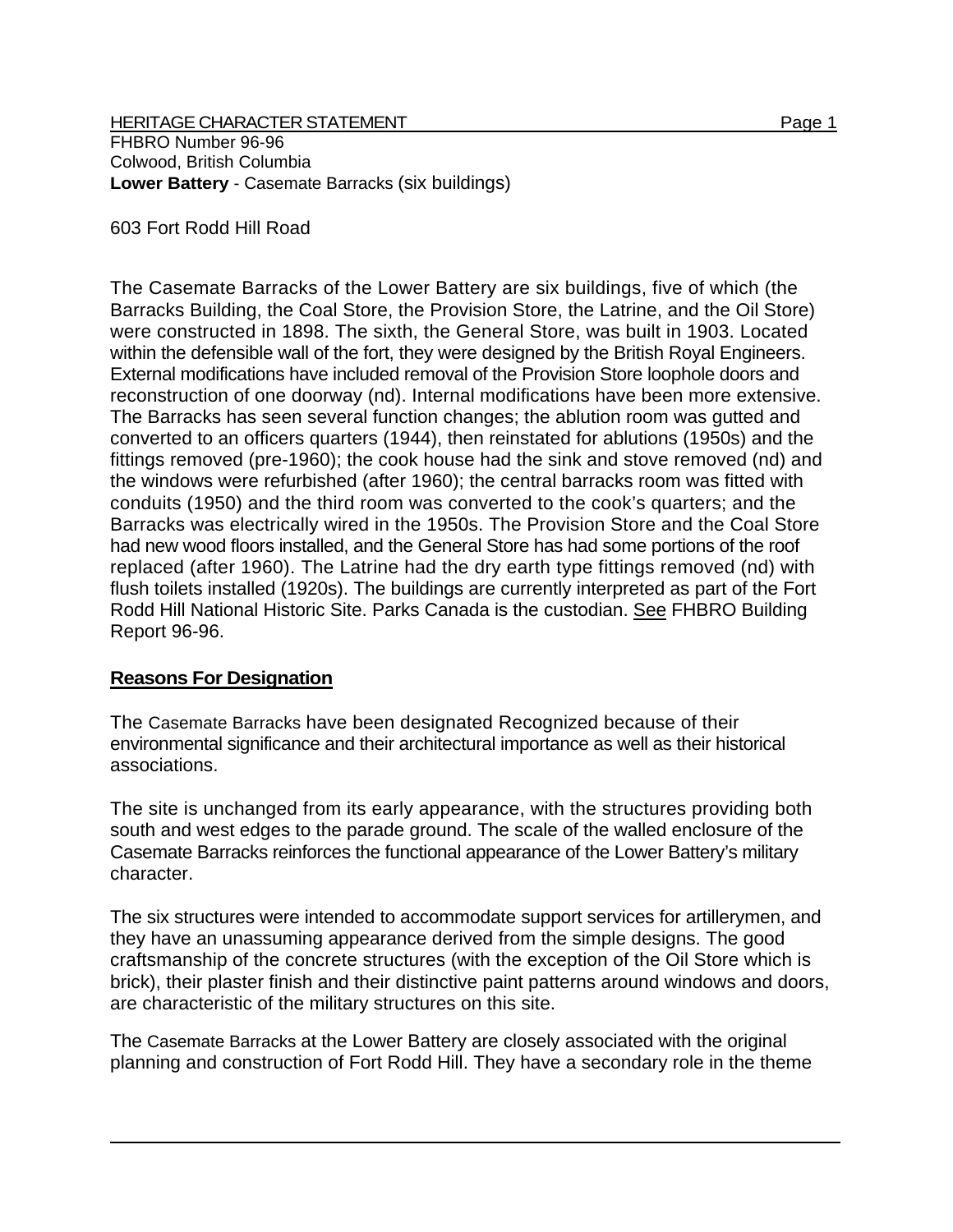**HERITAGE CHARACTER STATEMENT Page 2** FHBRO Number 96-96 Colwood, British Columbia **Lower Battery** - Casemate Barracks (six buildings)

## 603 Fort Rodd Hill Road

of coastal defences in being indirectly related to the active operation of the Lower Battery guns. Within the complex there is a hierarchy of associative relationships to the theme of coastal defence, with the Barracks Building being the most important building in the complex, followed by the stores buildings.

## **Character Defining Elements**

The heritage character of the six buildings of the Casemate Barracks - the Barracks Building, the Coal Store, Provision Store, the General Store, the Latrine, and the Oil Store - resides in their overall massing, profile, construction materials, interior planning, and site relationships.

The six flat-roofed structures have a low, rectangular massing. The L-shaped Barracks Building is a detached structure, which includes a sloped porch roof with colonnade completing two sides of the walled open barrack parade ground. The Coal Store, Provision Store, General Store, and Latrine structures are adjacent structures which are partially integrated with the defensible perimeter wall comprising part of the Lower Battery fortifications. This contributes to their simple uniform massing, footprint, and profile. The massing, profile, and footprint of all the buildings should be respected.

The concrete formwork with plaster finish features rounded edges at openings and projecting sills, contributing to the simple expression of the structures. The paint finish is a distinctive feature reflecting the military purpose. The woodwork of the porch shelter, with its exposed rafters, roof sheathing, and wood posts with chamfered edges, reflects late-19th century modern military detail preferences and should be respected. Exterior materials merit regular maintenance. The wood six-over-six sash windows of the Barracks Building and the wood four-over-four windows of the Coal Store appear to be original and should be maintained. The heavy vertical boarded doors of the structures also appear to be original and contribute to the military character of the design.

Interior planning has been maintained, reflecting the functionality and flexibility of the original design. Wood casings, trims, and the heavy wooden doors of the loopholes generally survive, contributing to the functional, military character of the interiors. Other finishes include the painted plaster walls and wood flooring which exhibit a deliberately utilitarian, functional character in keeping with the design.

The setting of these six buildings is characterized by heavy concrete construction